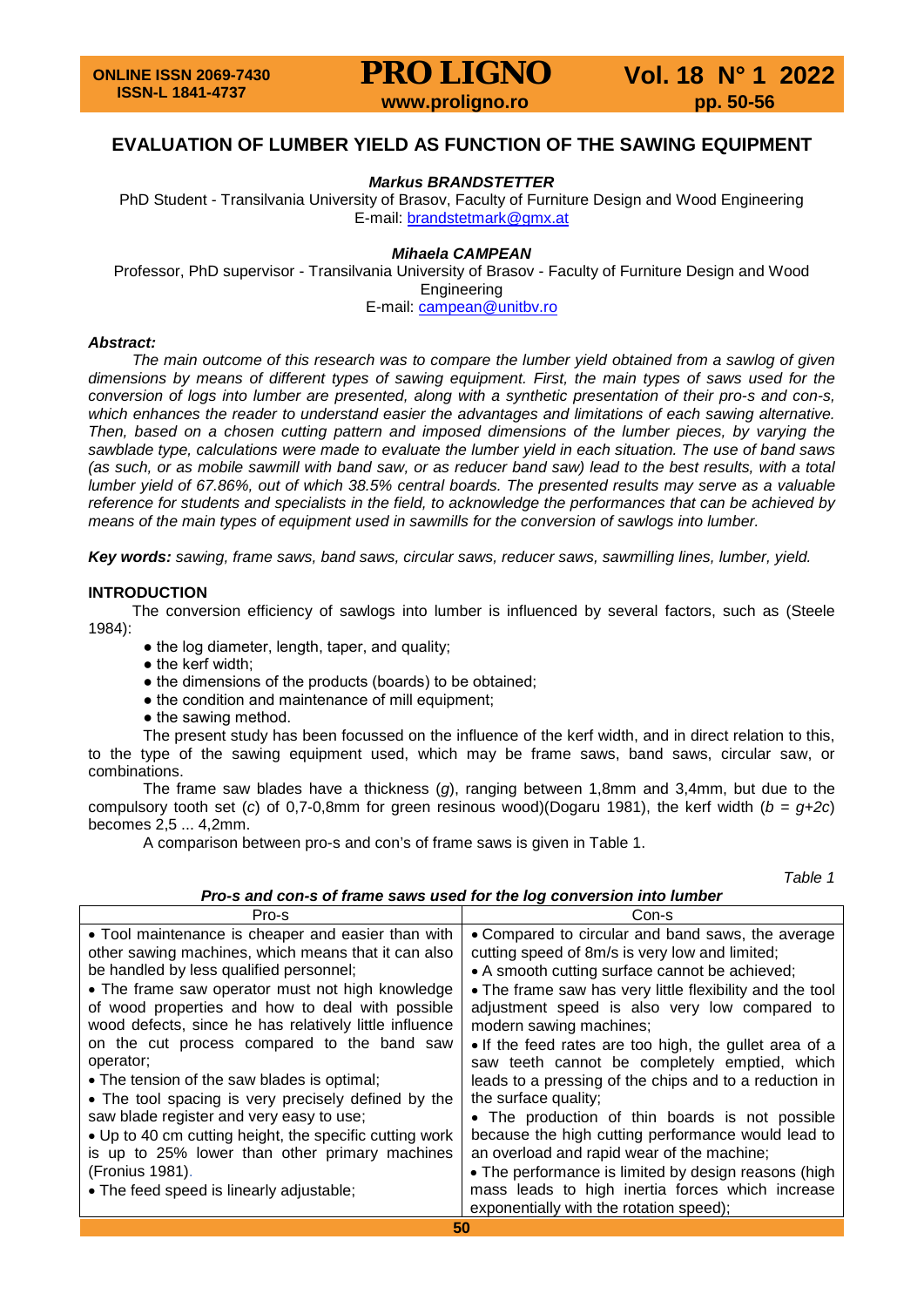#### **ONLINE ISSN 2069-7430 ISSN-L 1841-4737 PRO LIGNO** Vol. 18 N° 1 2022<br>www.proligno.ro pp. 50-56 • In order to increase the yield, curved logs can be cut with a repositioning at the horizontal axis during cutting; • A solid foundation must be provided in order to prevent cracks in surrounding buildings.

• No extraordinary work is required to convert to winter operation, only the feed rate has to be reduced.

Band saw blades are the thinnest, and so they provide the narrowest kerf widths, ranging between 1,47mm and 1,83mm.

The band saw only became a high-performance production machine through constructive improvements and additional equipment (such as an upstream chipper canter). The main feature of the band saw in comparison to other sawing machines is the high cutting dimension flexibility. For that reason, is mostly used for high quality and expensive lumber.

A comparison between pro-s and con's of band saws when used for the log conversion into lumber is given in Table 2.

*Table 2*

*Pro-s and con-s of band saws used for the log conversion into lumber*

|                                                                                                                                                                                                                                                                                                                                                                                                                                                                                                                                                                                                      | Con-s                                                                                                                                                                                                                                                                                                                                                                                                                                                                                                                                                                                                                                                                                                                                                                                                                   |
|------------------------------------------------------------------------------------------------------------------------------------------------------------------------------------------------------------------------------------------------------------------------------------------------------------------------------------------------------------------------------------------------------------------------------------------------------------------------------------------------------------------------------------------------------------------------------------------------------|-------------------------------------------------------------------------------------------------------------------------------------------------------------------------------------------------------------------------------------------------------------------------------------------------------------------------------------------------------------------------------------------------------------------------------------------------------------------------------------------------------------------------------------------------------------------------------------------------------------------------------------------------------------------------------------------------------------------------------------------------------------------------------------------------------------------------|
| Pro-s<br>• The band saw enables a higher yield due to a small<br>kerf:<br>• Due to the better intervention during the cutting<br>process, any wood defects can be taken into account<br>and the quality of the sawed products can be<br>improved;<br>• The band saw allows an individual cut;<br>. No pre-sorting of the logs is required in the<br>workflow of a log band saw, less space needed for                                                                                                                                                                                                | • The saw operator is required to have a high level of<br>professional qualification and quality awareness;<br>• The band saw can only be used economically with<br>large diameters or only as a pre-cutting machine in<br>conjunction with a high-performance post-cutting<br>machine;<br>• The maintenance of the band saw blade is very<br>complex and has to be carried out very precisely for<br>a high cutting quality. Special machines are also                                                                                                                                                                                                                                                                                                                                                                 |
| sorted log piles. Reduction of the labor cost by<br>eliminating the separate log grading on log yard;<br>• With the band saw, special cutting pattern are<br>possible;<br>• By using both-sided sawblade cutting process is<br>allowed in both directions;<br>• The cutting of big log diameters is possible;<br>. The production of thin boards is very easy<br>compared to the frame saw;<br>• The delivery times can be shortened by the<br>flexibility in the cutting pattern;<br>• By avoiding of inertia forces in contrast to the frame<br>saw, the solid, expensive foundation can be saved. | required, e.g. for straightening and applying the<br>internal tension<br>• Special squared cuts can be done on the frame<br>saw in the same time or even faster than on the<br>band saw;<br>• Especially in the case of resin-rich woods, the saw<br>blade must be moistened with a resin-dissolving<br>emulsion in order to avoid additional heating and<br>also to clean the resin deposits that collect dust,<br>sawdust etc. Otherwise, these impurities are<br>transferred to the flywheels, with negative effects on<br>the cutting quality. In extreme situations, the blade<br>may even jump off the flywheel;<br>• With the band saw, processing of frozen wood is<br>difficult, as at temperatures below -10°C the sawdust<br>is freezing onto the cut surfaces and cause severe<br>dimensional inaccuracies. |

Circular saw blades are the thickest type of sawblade. Their kerf width ranges between 2,8mm and 5,5mm Same as the two previous types of log saws, circular saws also have their specific advantages and disadvantages as well, as presented in Table 3.

*Table 3*

### *Pro-s and con-s of circular saws used for the log conversion into lumber*

| Pro-s                                                                                             | Con-s                                                                                                                         |
|---------------------------------------------------------------------------------------------------|-------------------------------------------------------------------------------------------------------------------------------|
| • Easy to handle in maintenance;<br>• Greatest dimensional accuracy<br>of all sawing<br>machines. | • In order to increase the stability of the saw blade,<br>the saw blade must be relatively thick, which reduces<br>the yield; |
| • The exchange of the tool sets takes little time;                                                | • With double-shaft circular saws, a kerf offset can                                                                          |
| • Instead of one, two saw blades can be arranged on                                               | occur:                                                                                                                        |
| two shafts one above the other; this leads to a                                                   | • Due to small tooth pitches, there is a risk that the                                                                        |
|                                                                                                   |                                                                                                                               |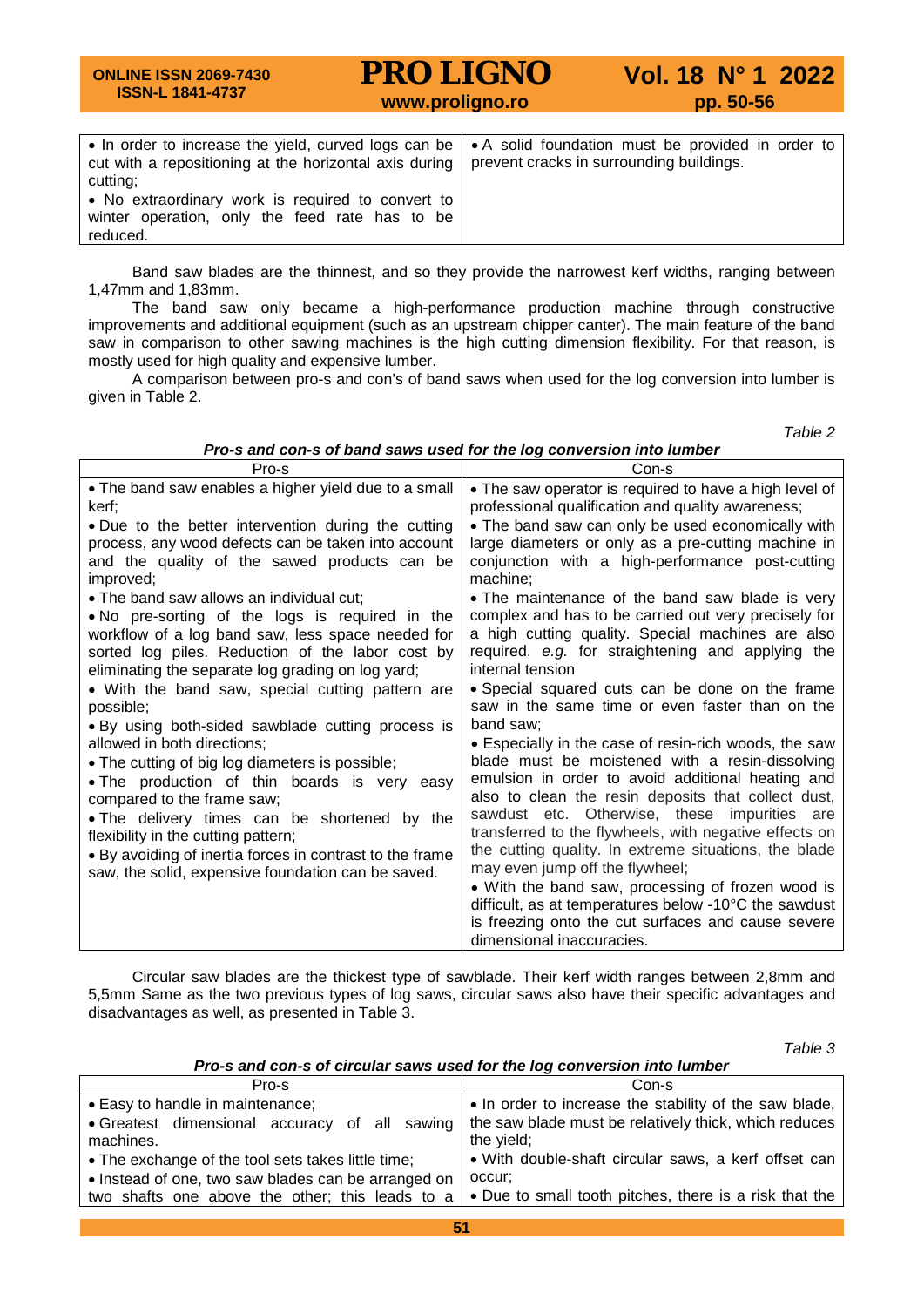#### **ONLINE ISSN 2069-7430 ISSN-L 1841-4737 PRO LIGNO** Vol. 18 N° 1 2022<br>www.proligno.ro pp. 50-56 reduction in the saw blade diameter and thus to an increase in the yield; • The edge cleanliness can be increased by small tooth pitches; • More central boards yield, less side boards; • High sawing accuracy; • High feed speeds • No vibrations. narrow gullet area clog quickly, especially at high feed speeds and cutting heights.

Sawmilling lines as a combination of chipping units and circular saws are becoming more and more important. They are used mainly for softwoods and for small and medium diameter (10…65cm) logs. Depending on the equipment, a distinction is made between the following lines:

- Reducer lines
- Profiling lines
- Compact lines

Reducer lines are using a separate board edger plant for sideboards while profiling and most of the compact lines are running without. The center boards are splitted also in line with a circular resaw.They are mainly used for standard assortments and the log length is ranging from 2,5 up to 12m.

Profiling lines are the most efficient lines for high production volumes. They are equipped with chipper canters, milling units and circular saws. The machines are allowing high speed rates and still perfect cutting results. The lines are also equipped with 3D measurements for sideboard optimization, by means of moveable, flexible milling heads which are profiling the sideboards correlated to the input of measurement and optimization program. The sideboards are already edged, and can be forwarded to sorting and packaging without passing another processing equipment like a board edger.

Compact lines have similar processing steps like profiling lines, but single aggregates are equipped with more production processes, which make the machine very compact and the length of these lines is shorter than on others. Maintenance and tool change are on limited space, cutting speed and accuracy are on a very high level. Compact lines are installed mainly for small diameters (up to 28cm) productions but are also in use for bigger diameters (up to 80cm).

The most important pro-s and con-s of sawmilling lines are presented in Table 4.

*Table 4*

| Pro-s and con-s of sawmilling lines                                                                                                                                                                                                                                                                                                                                                                                                        |                                                                                                                                                                                                                                                                                                                                                                                                                              |  |  |  |  |
|--------------------------------------------------------------------------------------------------------------------------------------------------------------------------------------------------------------------------------------------------------------------------------------------------------------------------------------------------------------------------------------------------------------------------------------------|------------------------------------------------------------------------------------------------------------------------------------------------------------------------------------------------------------------------------------------------------------------------------------------------------------------------------------------------------------------------------------------------------------------------------|--|--|--|--|
| Pro-s                                                                                                                                                                                                                                                                                                                                                                                                                                      | Con-s                                                                                                                                                                                                                                                                                                                                                                                                                        |  |  |  |  |
| . High throughput and cutting performance;<br>• High cutting accuracy;<br>• Developed measurement and software support<br>assures high yield and a high value-added<br>production;<br>• The feed speed is linearly adjustable;<br>. In order to increase the yield, curved logs can be<br>cut with a repositioning at the horizontal ax during<br>cutting;<br>• Chips geometry adjustable by speed of chipper<br>canter and milling heads. | • In winter period feed rate is limited by the milling<br>and cutting tool;<br>. High investment costs, necessary infrastructure<br>(building, foundations, by product processes);<br>• High qualified people are needed;<br>• Due to high speed and forces appeared damages<br>are cost intensive;<br>. To increase the recovery different tools (kerf and<br>saw body thickness -depending on cut diameter) are<br>needed. |  |  |  |  |

### **OBJECTIVE**

The main outcome of this research was to compare the lumber yield obtained from a sawlog, depending on the sawing equipment employed.

### **MATERIAL, METHOD AND EQUIPMENT**

The present research is a theoretical approach and it comprises the calculation of the lumber yield for a sawlog of given dimensions, when using different types of sawing equipment.

The log dimensions are given in Table 5, and the cutting pattern is presented in Fig. 1.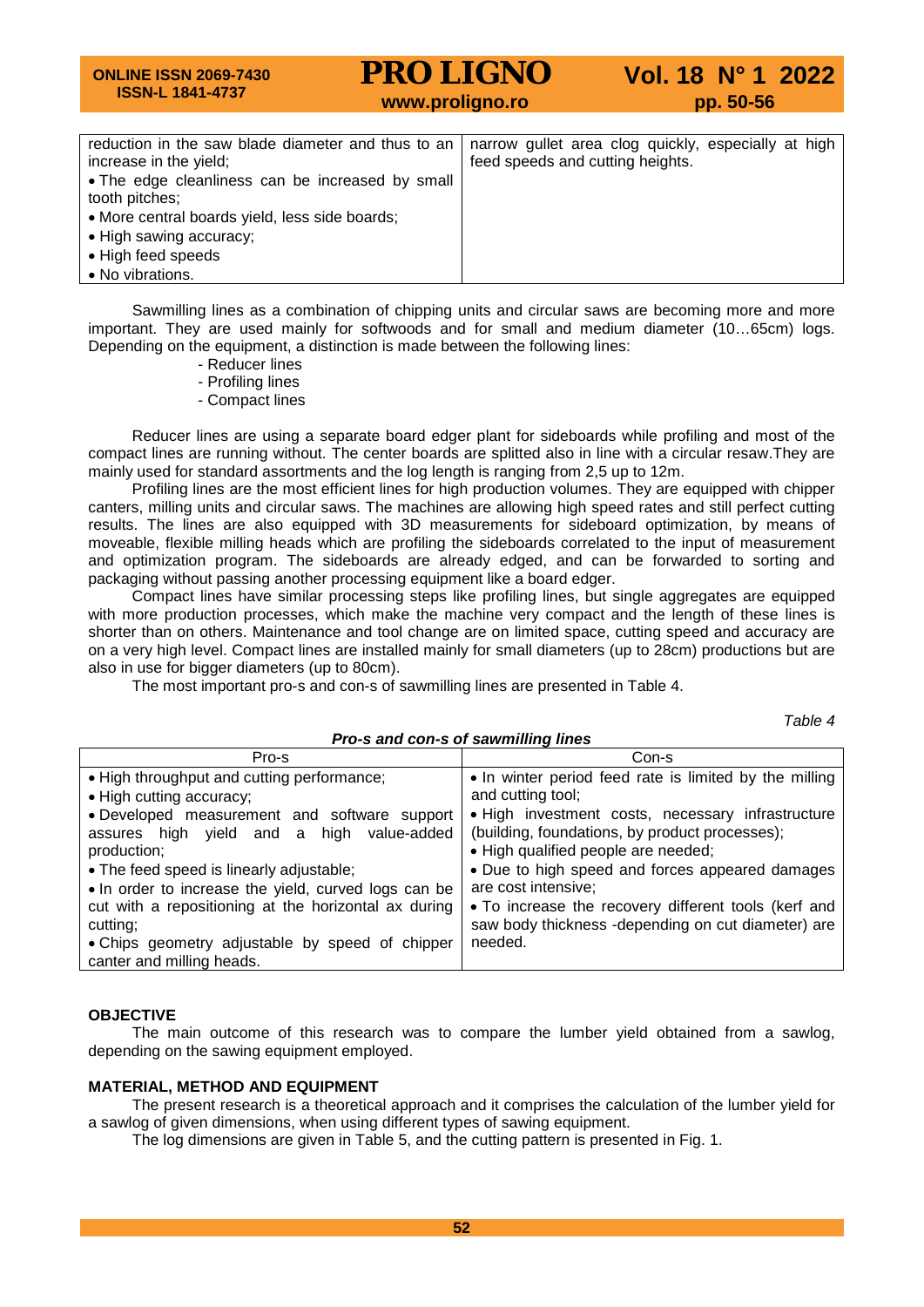*Table 5*

| Log dimensions |                                                                  |                   |                         |                                |                                |  |  |
|----------------|------------------------------------------------------------------|-------------------|-------------------------|--------------------------------|--------------------------------|--|--|
| Length, m      | Small-end diameter,<br>two perpendicular<br>directions (see Fig. | [mm], measured in | Butt-end diameter, [mm] | Taper,<br>$\lceil mm/m \rceil$ | Log volume,<br>$\mathsf{[m}^3$ |  |  |
|                | 290                                                              | 309               | 330                     |                                | 0.23                           |  |  |



*Fig. 1. Cutting pattern.*

The comparison envisaged strictly the influence of the kerf width, which is specific to each sawblade (*e.g*. 1,8mm for bandsaw blades, 5,5mm for circular sawblades etc.) (Fig. 2).





*a. mobile sawmill equipped with band saw (kerf width = 1.8mm)*

*b. mobile sawmill equipped with circular saw (kerf width = 5.5mm)*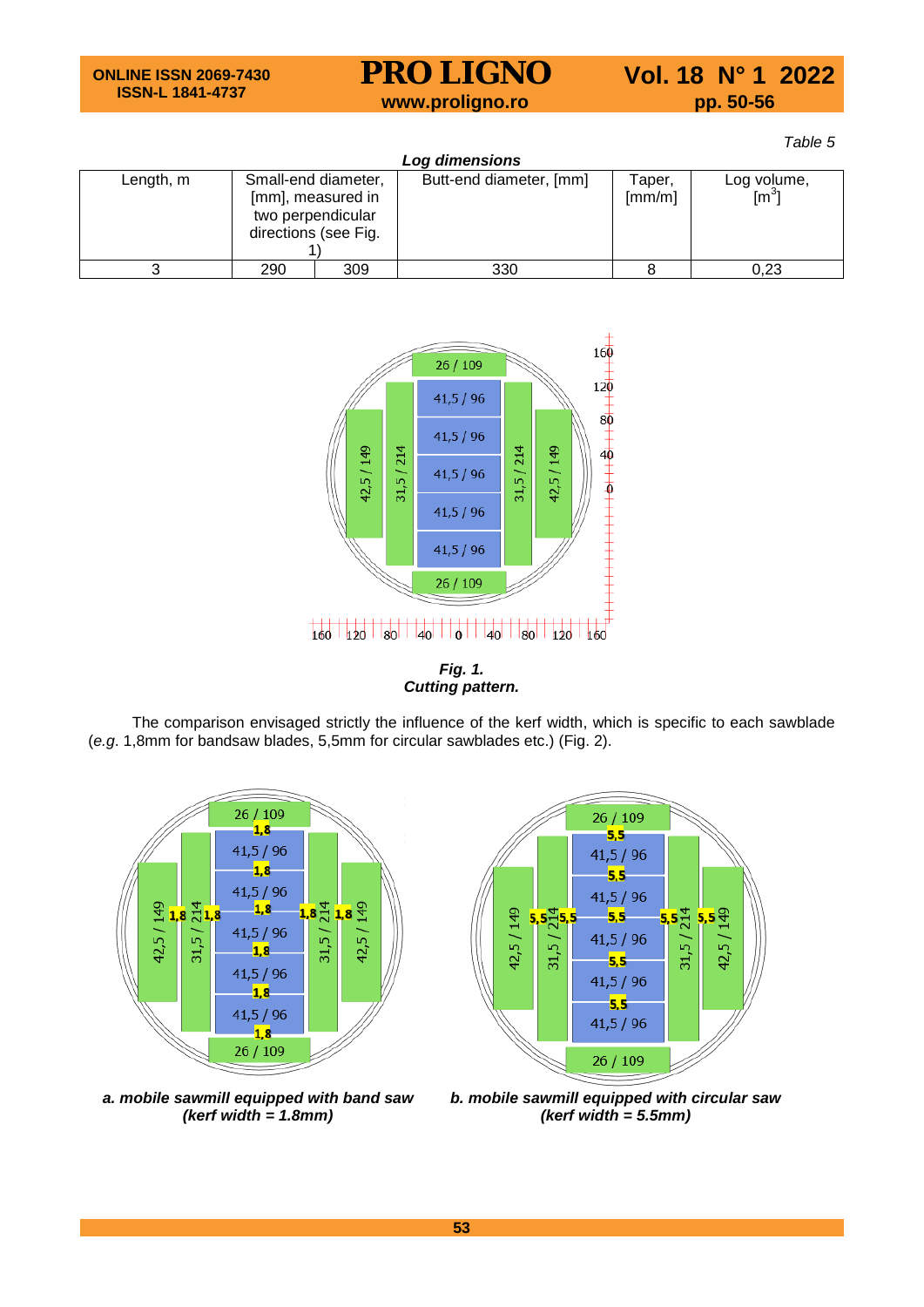









*c. bandsaw (kerf width = 1.4mm) d. reducer bandsaw (kerf width = combination of 2.0 and 2.8mm)*



*e. frame saw (kerf width = 4.2mm) f. profiling line (kerf width = combination of 2.8mm, 5.0mm and 5.4mm)*

*Fig. 2. Cutting pattern for demonstrative log, cut by means of different saw blades and the corresponding kerf width.*

The accepted wane on the resulted lumber boards was max. 25% of the board thickness or width (Fig. 3). Each lumber board that had more than wane than allowed, was not considered for the yield calculation.



*Fig. 3. Accepted wane: X ≤ 25 % of the width, Y ≤ 25% of the thickness.*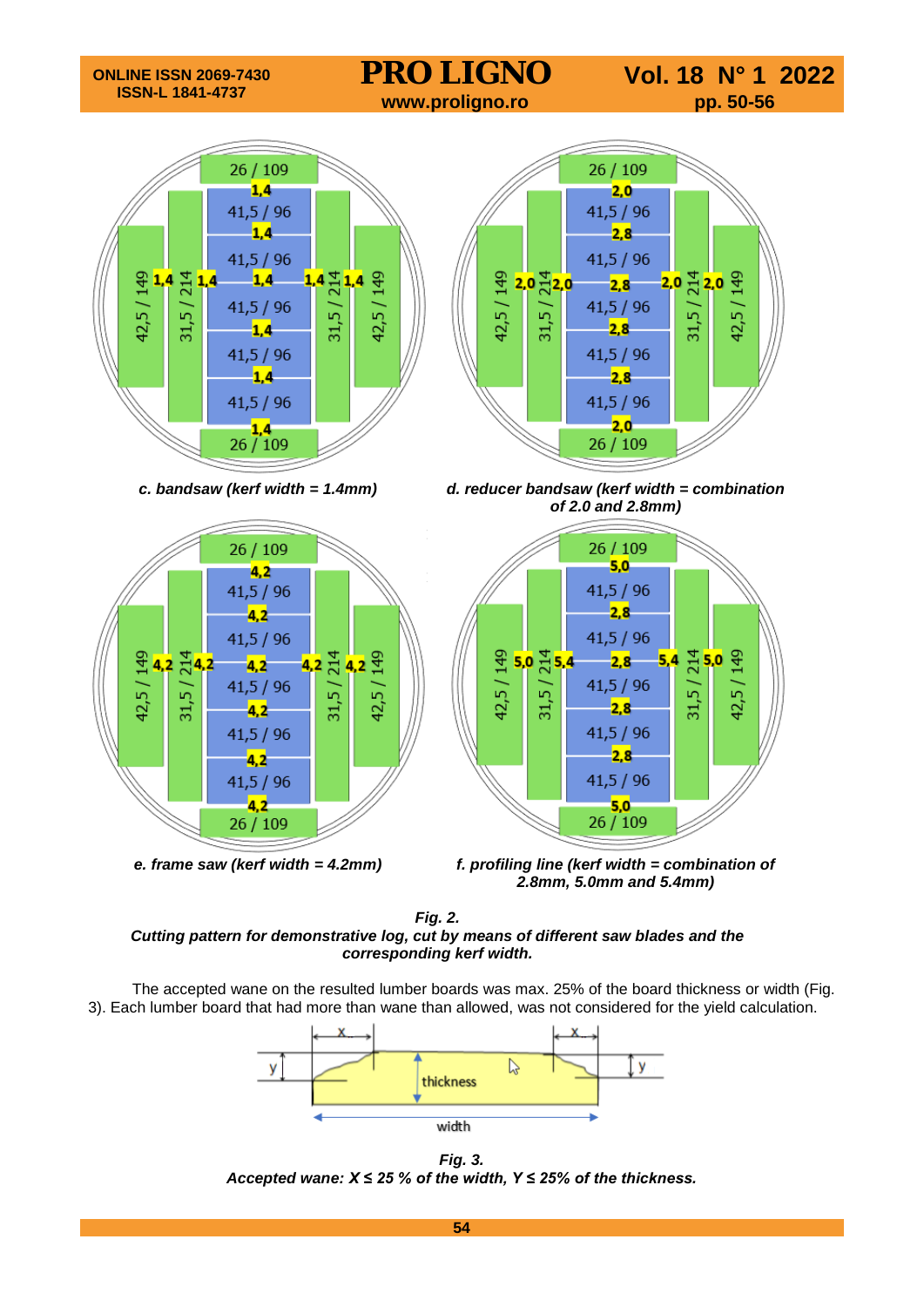*Table 6*

## **RESULTS AND DISCUSSION**

The lumber yield obtained in each case is presented in Table 6.

| , uwiu u<br>Yield of logs, simulated with six different types of sawing equipment |                             |                |                            |                          |                               |                                |                                 |                   |                 |
|-----------------------------------------------------------------------------------|-----------------------------|----------------|----------------------------|--------------------------|-------------------------------|--------------------------------|---------------------------------|-------------------|-----------------|
| Sawing<br>equipment                                                               | Top-end<br>diameter<br>[mm] | Length<br>[mm] | Center<br>boards<br>[PCS.] | Side<br>boards<br>[PCS.] | Yield<br>center<br>boards [%] | Yield<br>side<br>boards<br>[%] | Total<br>lumber<br>yield<br>[%] | Sawdust<br>$[\%]$ | Chips<br>$[\%]$ |
| Mobile<br>sawmill with<br>band saw                                                | 290-309                     | 3000           | 5                          | 6                        | 26,13                         | 41,73                          | 67,86                           | 10,24             | 21,9            |
| Mobile<br>sawmill with<br>circular saw                                            | 290-309                     | 3000           | 5                          | 6                        | 26,13                         | 36,49                          | 62,62                           | 15,2              | 22,18           |
| Band saw                                                                          | 290-309                     | 3000           | 5                          | 6                        | 26,13                         | 41,73                          | 67,86                           | 9,67              | 22,46           |
| Reducer band<br>saw                                                               | 290-309                     | 3000           | 5                          | 6                        | 26,13                         | 41,73                          | 67,86                           | 10,8              | 21,34           |
| Frame saw                                                                         | 290-309                     | 3000           | 5                          | $6\phantom{1}6$          | 26,13                         | 39,11                          | 65,24                           | 13,52             | 21,23           |
| Profiling line                                                                    | 290-309                     | 3000           | 5                          | 6                        | 26,13                         | 40,24                          | 66,37                           | 14,16             | 19,47           |

By analyzing the results presented in Table 6, one may notice that the worst result is generated with the mobile saw equipped with a circular saw. Because of the bigger kerf, the sawdust amount has the highest volume. As this machine is used mainly for cutting big diameter, sometimes only for precutting the logs to be suitable for other sawmilling machines, we should not take too much attention on it.

A mobile saw equipped with a band saw has a very good log conversion efficiency, less sawdust is produced as in most cases the slabs are preferred as firewood or as raw material for a chipper unit. The higher amount of chips shows also, that the cutting pattern can fit for smaller top diameters as well.

The figures of the bandsaw are very good as here the sawdust is with the smallest volume. Same as in the previous case, the cutting pattern can fit for smaller top diameters as well.

In practice, bandsaws are mostly used for hardwood, a lot of time also for high price raw material. Here the advantage of a small kerf is much more important than to have a fast feed rate. It is also preferred for flexible dimension cuts, depending on the appearance of the cut surface and defects which get visible.

The frame saw yield is lower than from bandsaw and profiling line. This is the reason why this machine is losing market shares.

Very interesting is the comparison of the reducer bandsaw and the profiling line. While the profiling line didn't reach the highest possible yield of 67,86%, the combination of reducer bandsaw and circular resaw increases the yield by 1,5%.

A smaller kerf dimension can increase the yield of lumber, and on the other hand it can allow the production planning to decrease the needed small-end diameter, enlarging thus the group of eligible sawlogs.

The suppliers of cutting tools are hardly investigating to get the smallest kerf possible. The most important parameters for them are the sawblade stiffness and the sawblade oscillation in the cutting plane. With additional chrome coating significantly less friction on the body and thinner kerfs are possible.